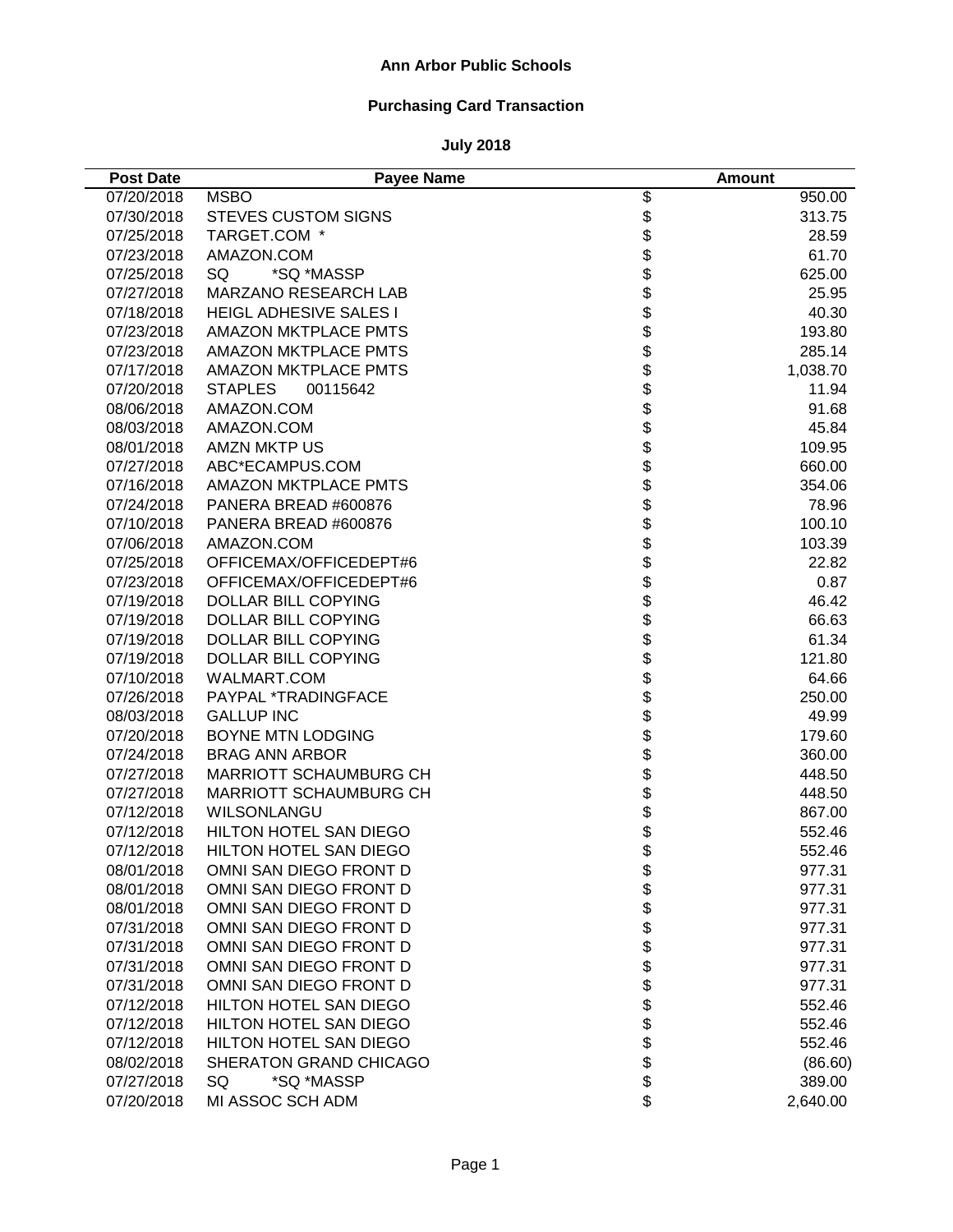# **Purchasing Card Transaction**

| <b>Post Date</b> | <b>Payee Name</b>             |                              | <b>Amount</b> |
|------------------|-------------------------------|------------------------------|---------------|
| 07/19/2018       | FERRIS STATE UNIVERSIT        |                              | 150.00        |
| 07/31/2018       | OMNI SAN DIEGO FRONT D        |                              | 325.77        |
| 07/31/2018       | OMNI SAN DIEGO FRONT D        |                              | 325.77        |
| 07/31/2018       | OMNI SAN DIEGO FRONT D        |                              | 325.77        |
| 07/31/2018       | OMNI SAN DIEGO FRONT D        |                              | 325.77        |
| 07/31/2018       | OMNI SAN DIEGO FRONT D        |                              | 325.77        |
| 07/23/2018       | HILTON HOTEL SAN DIEGO        |                              | (552.46)      |
| 07/23/2018       | HILTON HOTEL SAN DIEGO        |                              | (276.23)      |
| 07/12/2018       | HILTON HOTEL SAN DIEGO        |                              | 552.46        |
| 07/12/2018       | HILTON HOTEL SAN DIEGO        |                              | 552.46        |
| 07/12/2018       | HILTON HOTEL SAN DIEGO        |                              | 552.46        |
| 07/12/2018       | HILTON HOTEL SAN DIEGO        |                              | 552.46        |
| 07/12/2018       | HILTON HOTEL SAN DIEGO        |                              | 552.46        |
| 07/12/2018       | HILTON HOTEL SAN DIEGO        |                              | 552.46        |
| 07/12/2018       | HILTON HOTEL SAN DIEGO        |                              | 828.68        |
| 07/12/2018       | HILTON HOTEL SAN DIEGO        |                              | 552.46        |
| 08/06/2018       | <b>DOLLAR BILL COPYING</b>    |                              | 213.71        |
| 07/27/2018       | VISTAPR*VISTAPRINT.COM        |                              | 49.81         |
| 08/06/2018       | <b>AMZN MKTP US</b>           |                              | 299.80        |
| 08/06/2018       | <b>AMZN MKTP US</b>           |                              | 90.23         |
| 08/06/2018       | <b>AMZN MKTP US</b>           |                              | 119.95        |
| 07/23/2018       | <b>AMAZON MKTPLACE PMTS</b>   |                              | 59.00         |
| 07/18/2018       | <b>AMAZON MKTPLACE PMTS</b>   |                              | 148.20        |
| 07/18/2018       | AMAZON.COM                    |                              | 334.50        |
| 07/18/2018       | <b>AMAZON MKTPLACE PMTS</b>   |                              | 56.85         |
| 07/17/2018       | <b>AMAZON MKTPLACE PMTS</b>   |                              | 45.22         |
| 07/17/2018       | <b>DARICE</b>                 |                              | 460.80        |
| 07/16/2018       | <b>AMAZON MKTPLACE PMTS</b>   |                              | 738.67        |
| 07/16/2018       | <b>AMAZON MKTPLACE PMTS</b>   |                              | 444.34        |
| 07/16/2018       | <b>AMAZON MKTPLACE PMTS</b>   |                              | 118.36        |
| 07/16/2018       | <b>AMAZON MKTPLACE PMTS</b>   |                              | 175.33        |
| 07/13/2018       | <b>AMAZON MKTPLACE PMTS</b>   |                              | 196.35        |
| 07/13/2018       | <b>AMAZON MKTPLACE PMTS</b>   |                              | 100.13        |
| 07/12/2018       | <b>AMAZON MKTPLACE PMTS</b>   |                              | 110.05        |
| 07/12/2018       | <b>AMAZON MKTPLACE PMTS</b>   |                              | 79.70         |
| 07/11/2018       | <b>AMAZON MKTPLACE PMTS</b>   | \$                           | 1,293.60      |
| 07/11/2018       | <b>AMAZON MKTPLACE PMTS</b>   |                              | 307.94        |
| 07/11/2018       | <b>AMAZON MKTPLACE PMTS</b>   |                              | 290.67        |
| 07/11/2018       | <b>AMAZON MKTPLACE PMTS</b>   |                              | 380.15        |
| 07/10/2018       | <b>AMAZON MKTPLACE PMTS</b>   |                              | 2.75          |
| 07/10/2018       | <b>AMAZON SERVICES-KINDLE</b> |                              | (4.99)        |
| 07/10/2018       | <b>AMAZON MKTPLACE PMTS</b>   |                              | 11.29         |
| 07/10/2018       | <b>AMAZON MKTPLACE PMTS</b>   |                              | 153.12        |
| 07/10/2018       | AMAZON SERVICES-KINDLE        |                              | 4.99          |
| 08/02/2018       | <b>AMZN MKTP US</b>           |                              | 27.20         |
| 07/31/2018       | PAPER MART                    |                              | 347.23        |
| 07/31/2018       | <b>AMAZON MKTPLACE PMTS</b>   |                              | 32.97         |
| 07/12/2018       | <b>STAPLES</b><br>00115642    | \$\$\$\$\$\$\$\$\$\$\$\$\$\$ | 9.49          |
|                  |                               |                              |               |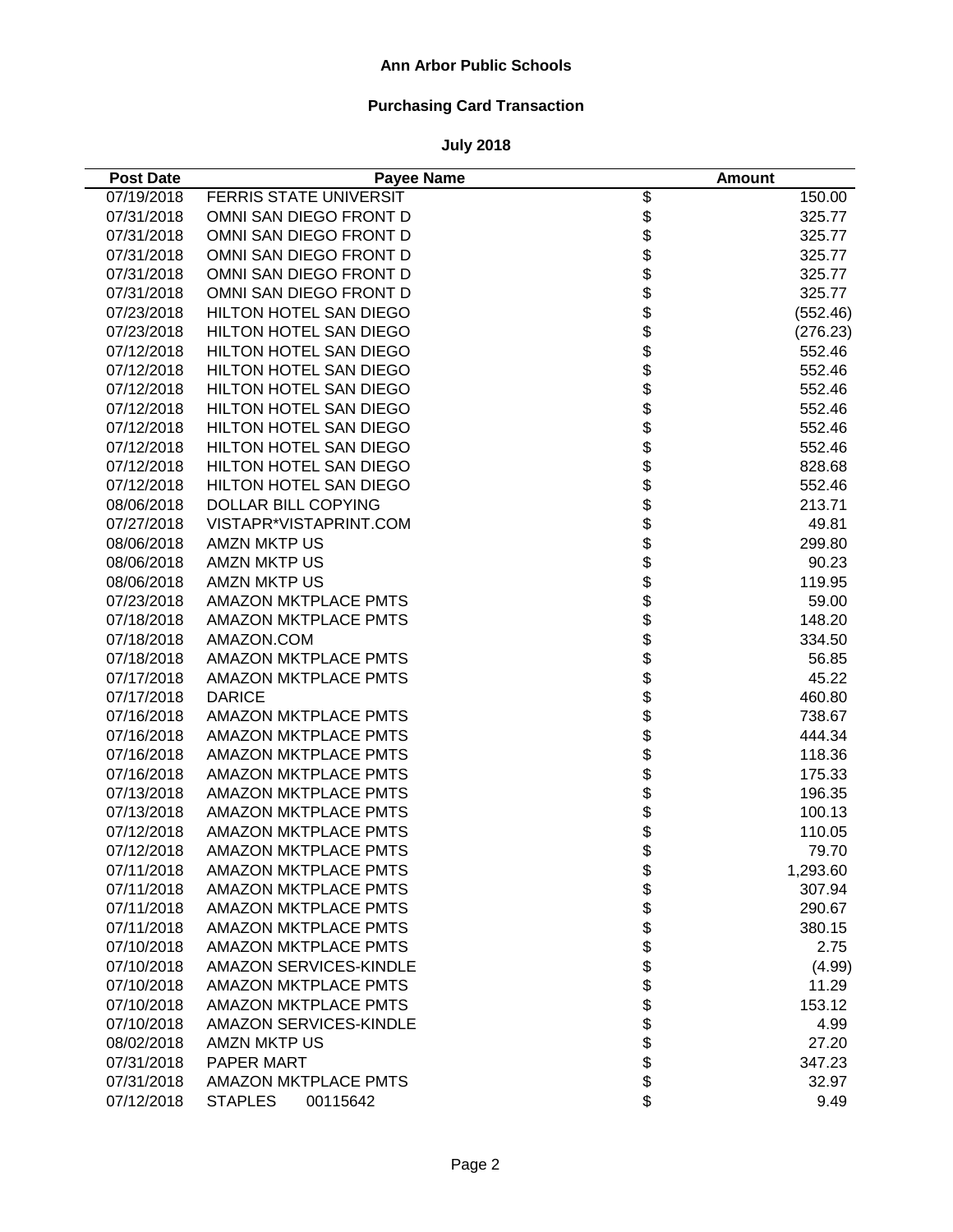# **Purchasing Card Transaction**

| <b>Post Date</b> | <b>Payee Name</b>             |                            | <b>Amount</b> |
|------------------|-------------------------------|----------------------------|---------------|
| 07/09/2018       | <b>AMAZON MKTPLACE PMTS</b>   |                            | 160.70        |
| 07/09/2018       | SPARKFUN ELECTRONICS          |                            | 2,099.65      |
| 07/31/2018       | <b>AMAZON MKTPLACE PMTS</b>   |                            | 104.04        |
| 07/30/2018       | <b>ROCKETARIUM</b>            |                            | 39.55         |
| 07/30/2018       | PROJECT LEAD THE WAY,         |                            | 56.50         |
| 07/30/2018       | PROJECT LEAD THE WAY,         |                            | 126.50        |
| 07/12/2018       | <b>PAPER MART</b>             |                            | 744.98        |
| 07/06/2018       | AMAZON.COM                    |                            | 394.09        |
| 07/06/2018       | <b>AMAZON MKTPLACE PMTS</b>   |                            | 131.91        |
| 08/01/2018       | ADAMS BOOK CO INC             |                            | 696.38        |
| 07/30/2018       | CHENGANDTSUI COMPANY I        |                            | 106.00        |
| 07/11/2018       | JIMMY JOHNS - 90074 -         |                            | 58.42         |
| 07/30/2018       | OLIVE GARDEN 0021110          |                            | 48.98         |
| 07/26/2018       | LITTLE CAESARS 0007 00        |                            | 47.94         |
| 07/24/2018       | COTTAGE INN PIZZA - AN        |                            | 42.95         |
| 08/06/2018       | <b>GALLUP INC</b>             |                            | 39.99         |
| 07/19/2018       | ASSOC SUPERV AND CURR         |                            | 62.81         |
| 08/06/2018       | <b>ASSOC SUPERV AND CURR</b>  |                            | 2,031.81      |
| 07/27/2018       | OFFICEMAX/OFFICEDEPT#6        |                            | 31.19         |
| 07/26/2018       | OFFICEMAX/OFFICEDEPT#6        |                            | 33.58         |
| 07/26/2018       | OFFICEMAX/OFFICEDEPT#6        |                            | 36.99         |
| 07/26/2018       | OFFICEMAX/OFFICEDEPT#6        |                            | 159.43        |
| 07/18/2018       | ANN ARBOR TRANSPORTATI        |                            | 150.00        |
| 07/18/2018       | OFFICEMAX/OFFICEDEPT#6        |                            | 25.50         |
| 07/18/2018       | OFFICEMAX/OFFICEDEPT#6        |                            | 195.10        |
| 07/27/2018       | OFFICEMAX/OFFICEDEPT#6        |                            | 158.89        |
| 07/27/2018       | OFFICEMAX/OFFICEDEPT#6        |                            | 164.78        |
| 07/30/2018       | AMAZON.COM                    |                            | 48.78         |
| 07/25/2018       | *SQ *MASSP<br>SQ              |                            | 100.00        |
| 07/20/2018       | MI ASSOC SCH ADM              |                            | 435.00        |
| 07/20/2018       | MI ASSOC SCH ADM              |                            | 435.00        |
| 07/10/2018       | SMORE.COM SMORE.COM -         |                            | 79.00         |
| 07/16/2018       | AMAZON.COM                    |                            | 277.66        |
| 07/25/2018       | MICHIGAN RESTAURANT AS        |                            | 199.00        |
| 07/23/2018       | <b>BULLDOG RECORDS MANAGE</b> |                            | 2,322.96      |
| 08/06/2018       | SHERATON ANN ARBOR HOT        | \$                         | 1,462.48      |
| 08/01/2018       | A2YCHAMBERORG                 |                            | 120.00        |
| 07/26/2018       | <b>WEBER SINN</b>             |                            | 3,592.37      |
| 07/23/2018       | SHERATON ANN ARBOR HOT        |                            | (20.47)       |
| 07/19/2018       | AMERICAN ASSOC OF SCHO        |                            | 265.00        |
| 07/19/2018       | SHERATON ANN ARBOR HOT        |                            | 2,500.00      |
| 07/19/2018       | SHERATON ANN ARBOR HOT        |                            | 630.00        |
| 07/18/2018       | AMERICAN ASSOC OF SCHO        | \$\$\$\$\$\$\$\$\$\$\$\$\$ | 690.00        |
| 08/03/2018       | STARBUCKS STORE 23876         |                            | 17.97         |
| 08/01/2018       | PANERA BREAD #601366          |                            | 158.69        |
| 08/01/2018       | PANERA BREAD #601366          |                            | 184.70        |
| 08/01/2018       | KROGER #688                   |                            | 7.58          |
| 07/31/2018       | THE PRODUCE STATIO            | \$                         | 14.98         |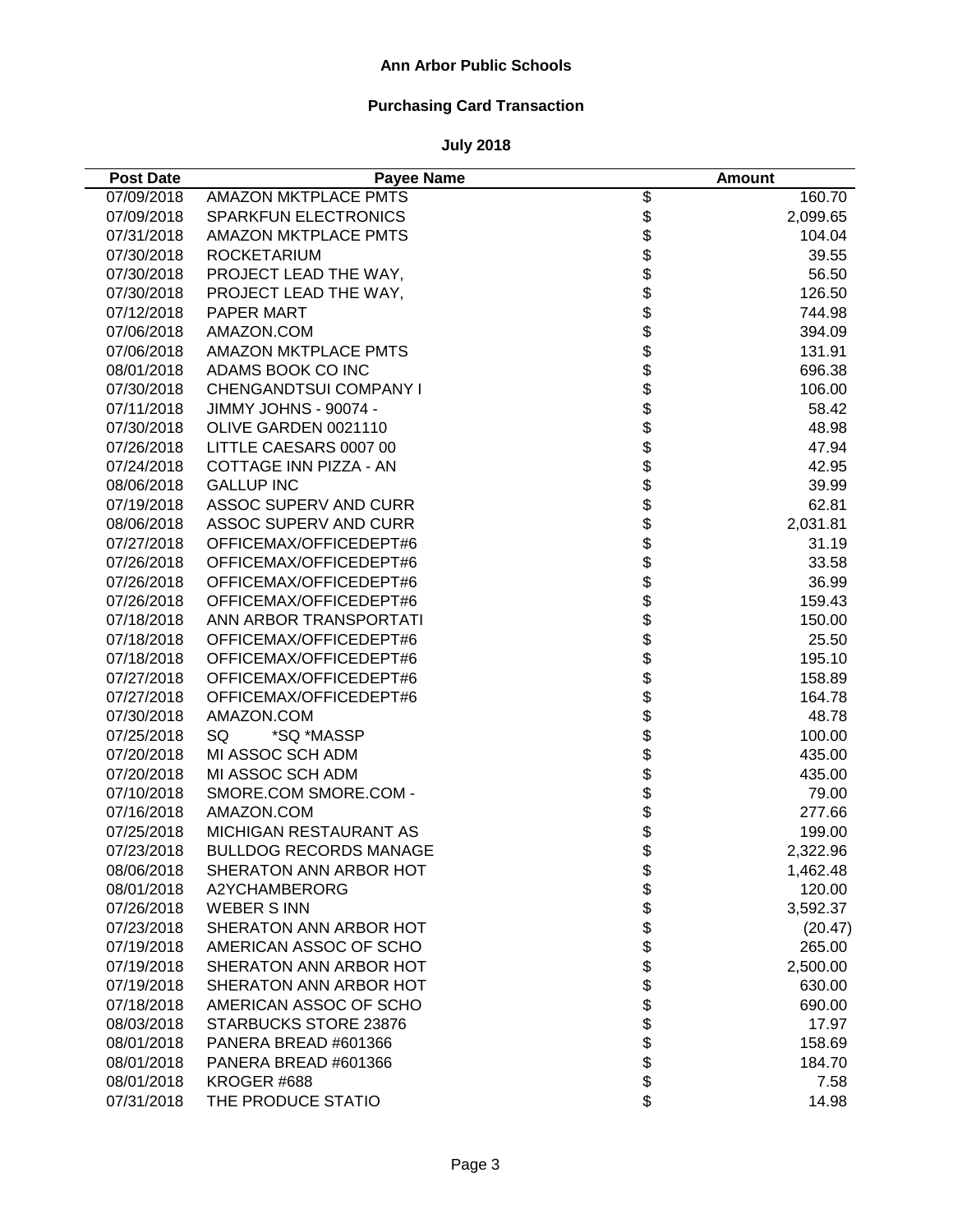# **Purchasing Card Transaction**

| <b>Post Date</b> | <b>Payee Name</b>                 |                   | <b>Amount</b> |
|------------------|-----------------------------------|-------------------|---------------|
| 07/30/2018       | PANERA BREAD #600874              |                   | 34.95         |
| 08/06/2018       | AMAZON.COM                        |                   | 429.79        |
| 07/30/2018       | <b>MARXMODA</b>                   |                   | 500.00        |
| 07/30/2018       | <b>GALLUP INC</b>                 |                   | 19.99         |
| 07/30/2018       | <b>GALLUP INC</b>                 |                   | 19.99         |
| 07/26/2018       | OFFICEMAX/OFFICEDEPT#6            |                   | 116.49        |
| 07/26/2018       | OFFICEMAX/OFFICEDEPT#6            |                   | 110.45        |
| 07/26/2018       | CANVA 02031-3084991               |                   | 1.00          |
| 07/26/2018       | CANVA 02031-3411961               |                   | 2.00          |
| 07/26/2018       | CANVA 02031-3533679               |                   | 1.00          |
| 07/19/2018       | <b>AMAZON MKTPLACE PMTS</b>       |                   | 219.76        |
| 07/16/2018       | PIKTOCHARTCO*1DT3RH5TQ            |                   | 29.00         |
| 07/16/2018       | CANVA FOR WORK MONTHLY            |                   | 12.95         |
| 07/06/2018       | <b>DOLLAR BILL COPYING</b>        |                   | 659.22        |
| 07/12/2018       | <b>MASB</b>                       |                   | 9,221.00      |
| 07/16/2018       | <b>MICHASSOCSA</b>                |                   | (200.00)      |
| 07/27/2018       | RPS ANN ARBOR-METERQ02            |                   | 1.95          |
| 07/19/2018       | <b>DOLLAR BILL COPYING</b>        |                   | 218.75        |
| 07/26/2018       | PANERA BREAD #600874              |                   | 14.83         |
| 07/25/2018       | PANERA BREAD #600874              |                   | 31.78         |
| 07/23/2018       | PANERA BREAD #600874              |                   | 119.16        |
| 08/01/2018       | DIBELLA'S #104<br>Q <sub>25</sub> |                   | 354.98        |
| 07/30/2018       | PIZZA HOUSE - ANN ARBO            |                   | 353.47        |
| 07/24/2018       | PANERA BREAD #600874              |                   | 76.32         |
| 07/20/2018       | PANERA BREAD #600874              |                   | 58.98         |
| 07/27/2018       | OFFICEMAX/OFFICEDEPT#6            |                   | 32.79         |
| 07/18/2018       | USPS PO 2502800106                |                   | 128.40        |
| 07/12/2018       | USPS PO 2525100130                |                   | 50.00         |
| 07/23/2018       | <b>AMAZON MKTPLACE PMTS</b>       |                   | 64.99         |
| 07/30/2018       | HON ASI GUN HBF PAO MA            |                   | (26.46)       |
| 07/12/2018       | KONICA MINOLTA BUSINES            |                   | 153.97        |
| 07/19/2018       | AMAZON.COM                        |                   | 31.08         |
| 07/16/2018       | OFFICEMAX/OFFICEDEPT#6            |                   | 42.62         |
| 07/12/2018       | OFFICEMAX/OFFICEDEPT#6            |                   | 55.74         |
| 07/16/2018       | WAL-MART #3476                    |                   | (38.16)       |
| 07/11/2018       | JOANN STORES #539                 | \$                | 59.89         |
| 07/09/2018       | WM SUPERCENTER #3476              |                   | 68.94         |
| 07/12/2018       | <b>CLB*MACAC MICHIGAN</b>         |                   | 60.00         |
| 07/12/2018       | <b>NASSP PRODUCT &amp; SERVI</b>  |                   | 385.00        |
| 08/06/2018       | SAMS CLUB #6667                   |                   | 42.98         |
| 07/27/2018       | OFFICEMAX/OFFICEDEPT#6            |                   | (165.59)      |
| 07/23/2018       | OFFICEMAX/DEPOT 6048              |                   | 37.98         |
| 07/23/2018       | OFFICEMAX/OFFICEDEPT#6            |                   | 67.18         |
| 07/20/2018       | OFFICEMAX/OFFICEDEPT#6            | <b>8888888888</b> | 222.49        |
| 07/20/2018       | OFFICEMAX/OFFICEDEPT#6            |                   | 67.59         |
| 07/18/2018       | OFFICEMAX/OFFICEDEPT#6            |                   | 260.18        |
| 07/18/2018       | OFFICEMAX/OFFICEDEPT#6            |                   | 8.99          |
| 07/16/2018       | OFFICEMAX/OFFICEDEPT#6            | \$                | 65.34         |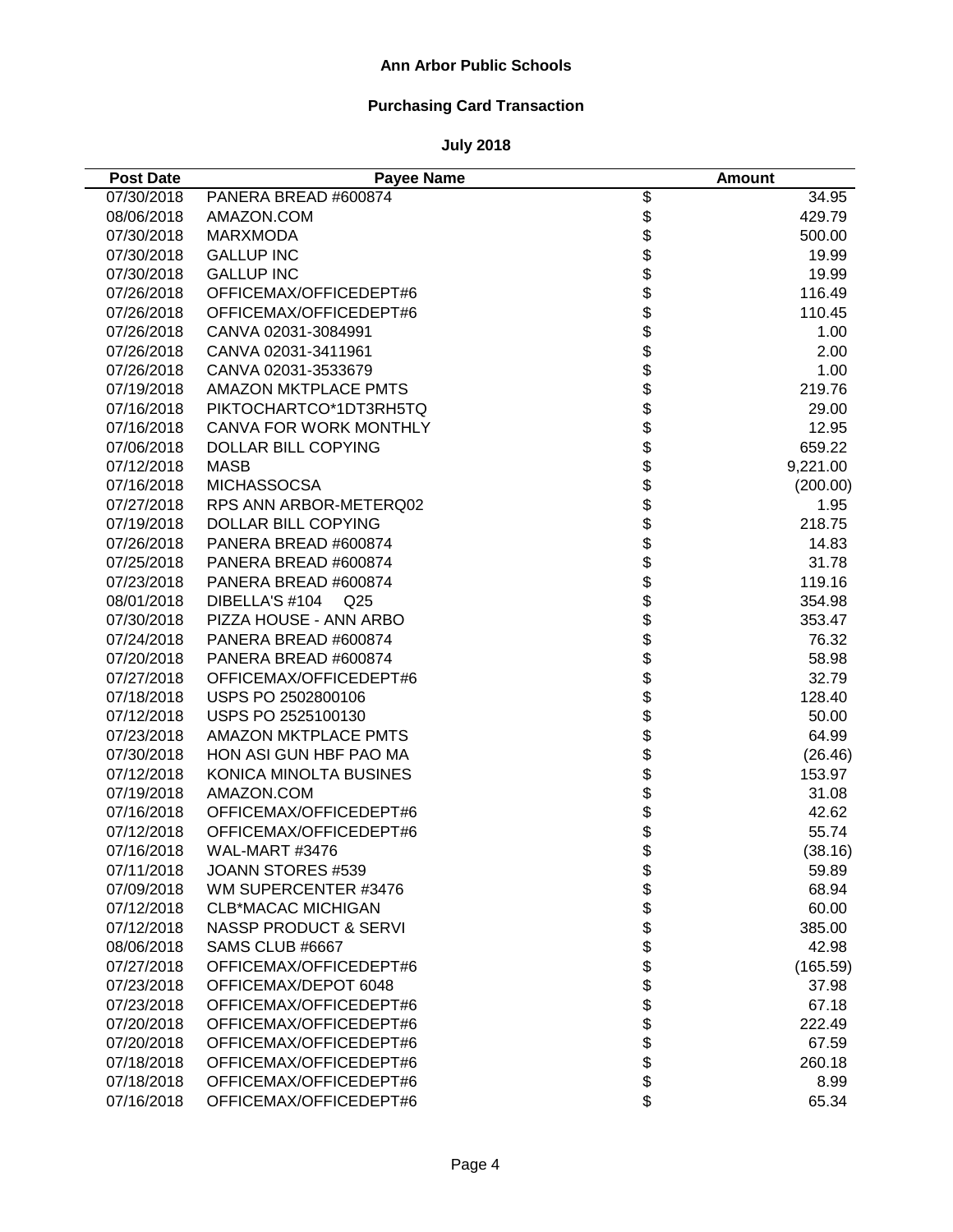# **Purchasing Card Transaction**

| <b>Post Date</b> | <b>Payee Name</b>                 |                          | <b>Amount</b> |
|------------------|-----------------------------------|--------------------------|---------------|
| 07/11/2018       | <b>AMAZON MKTPLACE PMTS</b>       |                          | 84.01         |
| 07/06/2018       | AMAZON MKTPLACE PMTS              |                          | 18.01         |
| 07/06/2018       | OFFICEMAX/DEPOT 6048              |                          | 69.98         |
| 07/06/2018       | OFFICEMAX/OFFICEDEPT#6            |                          | 27.75         |
| 07/23/2018       | <b>AMAZON MKTPLACE PMTS</b>       |                          | 318.52        |
| 07/10/2018       | RPS ANN ARBOR-METERQ02            |                          | 2.25          |
| 08/03/2018       | <b>COUNTRY INN &amp; SUITES L</b> |                          | 79.50         |
| 07/25/2018       | <b>MICPA</b>                      |                          | 39.00         |
| 07/26/2018       | ASBO INTERNATIONAL                |                          | 695.00        |
| 07/06/2018       | ALL STAR LIMOUSINE SER            |                          | 116.72        |
| 07/19/2018       | <b>USPS.COM MOVER'S GUIDE</b>     |                          | 1.00          |
| 07/13/2018       | THE RIEGLE PRESS                  |                          | 16.15         |
| 07/16/2018       | SAFETYDEPOT.COM                   |                          | 210.38        |
| 07/16/2018       | <b>AMAZON MKTPLACE PMTS</b>       |                          | 27.95         |
| 07/10/2018       | <b>ATT*BILL PAYMENT</b>           |                          | 190.21        |
| 07/06/2018       | ARC - MI MADISON HGTS             |                          | 8.02          |
| 08/02/2018       | <b>MADISON ELECTRIC COMPA</b>     |                          | (314.55)      |
| 07/27/2018       | FINGERLE LUMBER CO                |                          | 99.90         |
| 07/25/2018       | <b>MADISON ELECTRIC COMPA</b>     |                          | 170.00        |
| 07/23/2018       | <b>MADISON ELECTRIC COMPA</b>     |                          | 617.32        |
| 07/20/2018       | <b>MADISON ELECTRIC COMPA</b>     |                          | 203.02        |
| 07/18/2018       | AMAZON MKTPLACE PMTS              |                          | 679.03        |
| 07/18/2018       | <b>BUYFIREALARMPARTS</b>          |                          | 317.81        |
| 07/18/2018       | <b>MADISON ELECTRIC COMPA</b>     |                          | 430.73        |
| 07/16/2018       | BEHLER YOUNG COMPANY A            |                          | 215.98        |
| 08/06/2018       | YOUNG SUPPLY CO - ANN             |                          | 101.90        |
| 08/03/2018       | JOHNSTONE SUPPLY AA               |                          | 678.00        |
| 07/19/2018       | TRANE SUPPLY-113416               |                          | 512.09        |
| 07/16/2018       | BEHLER YOUNG COMPANY A            |                          | 433.61        |
| 07/13/2018       | TRANE SUPPLY-113416               |                          | 847.64        |
| 07/13/2018       | JOHNSTONE SUPPLY AA               |                          | 127.77        |
| 08/06/2018       | <b>MADISON ELECTRIC COMPA</b>     |                          | 347.44        |
| 08/03/2018       | SS STORAGE - ANN ARBOR            |                          | 158.00        |
| 08/06/2018       | BEHLER YOUNG COMPANY A            |                          | 84.09         |
| 08/06/2018       | <b>U-HAUL STATE ST CTR</b>        |                          | 133.00        |
| 08/06/2018       | BEHLER YOUNG COMPANY A            | \$                       | 25.56         |
| 08/06/2018       | BEHLER YOUNG COMPANY A            |                          | 183.36        |
| 08/02/2018       | <b>MADISON ELECTRIC COMPA</b>     |                          | (11.80)       |
| 08/01/2018       | <b>MADISON ELECTRIC COMPA</b>     |                          | 57.92         |
| 08/01/2018       | <b>MADISON ELECTRIC COMPA</b>     |                          | 14.18         |
| 08/01/2018       | JOHNSTONE SUPPLY AA               |                          | 2,059.86      |
| 08/01/2018       | <b>MADISON ELECTRIC COMPA</b>     |                          | 256.50        |
| 07/31/2018       | <b>STADIUM HARDWARE</b>           | \$\$\$\$\$\$\$\$\$\$\$\$ | 7.78          |
| 07/31/2018       | STADIUM HARDWARE                  |                          | 56.96         |
| 07/30/2018       | <b>MADISON ELECTRIC COMPA</b>     |                          | 110.00        |
| 07/27/2018       | BEHLER YOUNG COMPANY A            |                          | 127.13        |
| 07/27/2018       | <b>CAMFIL USA</b>                 |                          | 36.92         |
| 07/26/2018       | STADIUM HARDWARE                  | \$                       | 241.49        |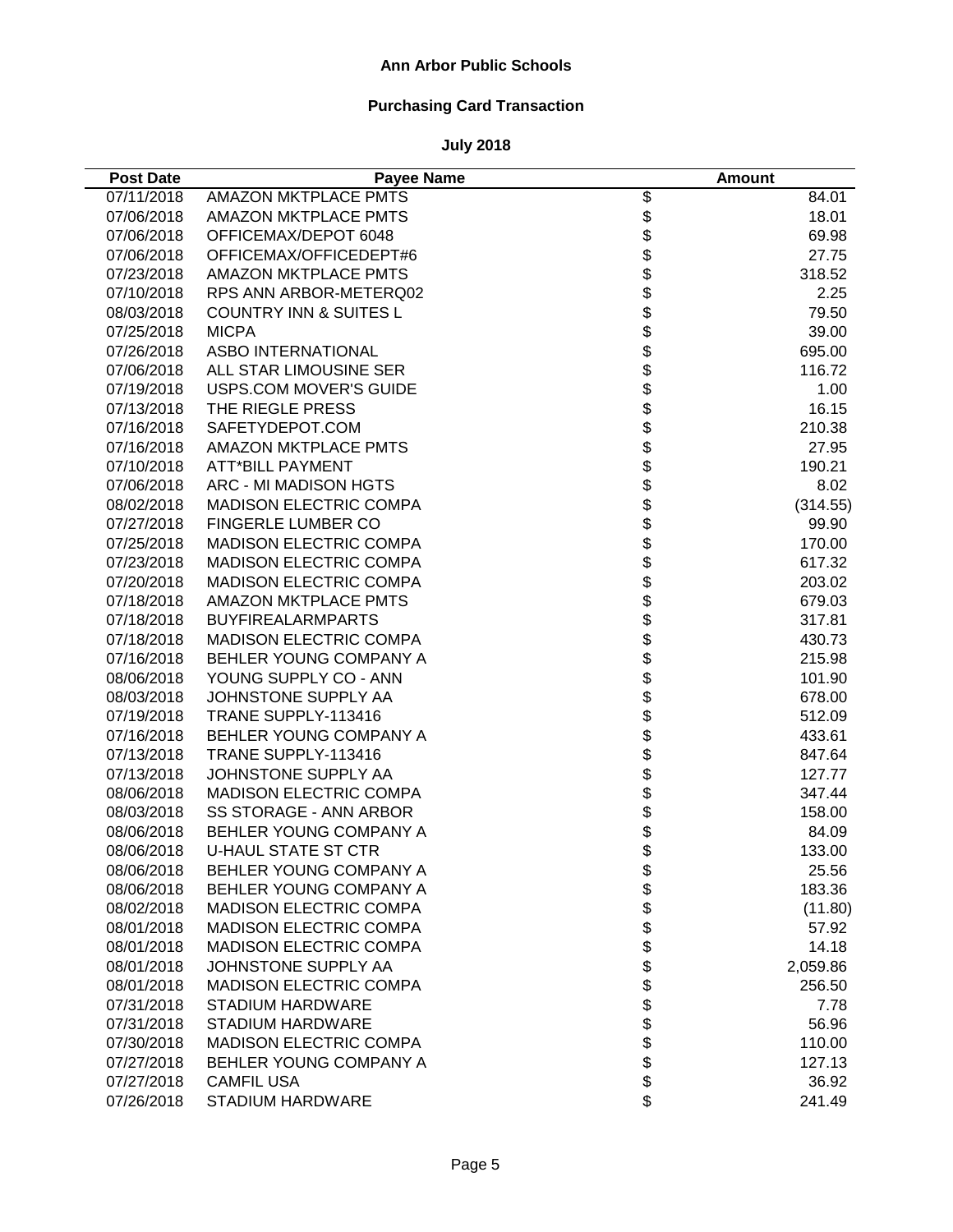# **Purchasing Card Transaction**

| <b>Post Date</b> | <b>Payee Name</b>             |                          | <b>Amount</b> |
|------------------|-------------------------------|--------------------------|---------------|
| 07/26/2018       | <b>MADISON ELECTRIC COMPA</b> |                          | 54.35         |
| 07/25/2018       | <b>MADISON ELECTRIC COMPA</b> |                          | 407.77        |
| 07/23/2018       | STADIUM HARDWARE              |                          | 16.47         |
| 07/23/2018       | <b>MADISON ELECTRIC COMPA</b> |                          | 101.01        |
| 07/20/2018       | <b>MADISON ELECTRIC COMPA</b> |                          | 90.00         |
| 07/20/2018       | MADISON ELECTRIC COMPA        |                          | 25.00         |
| 07/20/2018       | <b>QUILL CORPORATION</b>      |                          | 229.99        |
| 07/20/2018       | JOHNSTONE SUPPLY AA           |                          | 64.20         |
| 07/20/2018       | JOHNSTONE SUPPLY AA           |                          | 88.83         |
| 07/19/2018       | <b>GRAINGER</b>               |                          | 5.16          |
| 07/19/2018       | <b>GRAINGER</b>               |                          | 73.74         |
| 07/18/2018       | <b>GRAINGER</b>               |                          | 12.18         |
| 07/18/2018       | <b>MADISON ELECTRIC COMPA</b> |                          | 27.80         |
| 07/17/2018       | BEST BUY MHT 00004085         |                          | 99.99         |
| 07/17/2018       | JOHNSTONE SUPPLY AA           |                          | 37.44         |
| 07/17/2018       | <b>MADISON ELECTRIC COMPA</b> |                          | 29.14         |
| 07/17/2018       | <b>ALRO STEEL CORP</b>        |                          | 68.44         |
| 07/16/2018       | STADIUM HARDWARE              |                          | 37.95         |
| 07/16/2018       | STADIUM HARDWARE              |                          | 31.96         |
| 07/13/2018       | TRANE SUPPLY-113416           |                          | 39.91         |
| 07/13/2018       | MADISON ELECTRIC COMPA        |                          | 349.26        |
| 07/13/2018       | <b>GRAINGER</b>               |                          | 23.13         |
| 07/12/2018       | <b>GRAINGER</b>               |                          | 106.12        |
| 07/12/2018       | <b>MADISON ELECTRIC COMPA</b> |                          | 139.23        |
| 07/11/2018       | <b>MADISON ELECTRIC COMPA</b> |                          | 252.31        |
| 07/11/2018       | <b>STADIUM HARDWARE</b>       |                          | 46.48         |
| 07/11/2018       | STADIUM HARDWARE              |                          | 46.47         |
| 07/10/2018       | <b>MADISON ELECTRIC COMPA</b> |                          | 1,155.39      |
| 08/01/2018       | <b>GRAINGER</b>               |                          | 954.76        |
| 07/24/2018       | <b>GRAINGER</b>               |                          | (647.57)      |
| 07/18/2018       | JOHNSTONE SUPPLY AA           |                          | 427.48        |
| 07/17/2018       | THERMALNETICS, INC.           |                          | 985.63        |
| 07/16/2018       | <b>GRAINGER</b>               |                          | 536.79        |
| 07/16/2018       | <b>GRAINGER</b>               |                          | 690.91        |
| 07/13/2018       | JOHNSTONE SUPPLY AA           |                          | 1,274.88      |
| 07/13/2018       | <b>GRAINGER</b>               | \$                       | 647.57        |
| 07/12/2018       | <b>GRAINGER</b>               | \$                       | 687.27        |
| 07/10/2018       | <b>GRAINGER</b>               |                          | 616.15        |
| 08/06/2018       | <b>GALLUP INC</b>             |                          | 49.99         |
| 07/25/2018       | <b>ENTERPRISE RENT-A-CAR</b>  |                          | (3.95)        |
| 07/23/2018       | ANN ARBOR TRANSPORTATI        |                          | 75.00         |
| 08/06/2018       | MAILCHIMP *MONTHLY            | \$\$\$\$\$\$\$\$\$\$\$\$ | 20.00         |
| 08/06/2018       | <b>GALLUP INC</b>             |                          | 49.99         |
| 08/01/2018       | <b>MICHIGAN NEGOTIATORS A</b> |                          | 225.00        |
| 08/01/2018       | <b>MICHIGAN NEGOTIATORS A</b> |                          | 225.00        |
| 07/30/2018       | <b>AIRLINES PARKING</b>       |                          | 48.00         |
| 07/30/2018       | DELTA<br>0068271982324        |                          | 25.00         |
| 07/30/2018       | TAXI SVC WASHINGTON DC        | \$                       | 23.22         |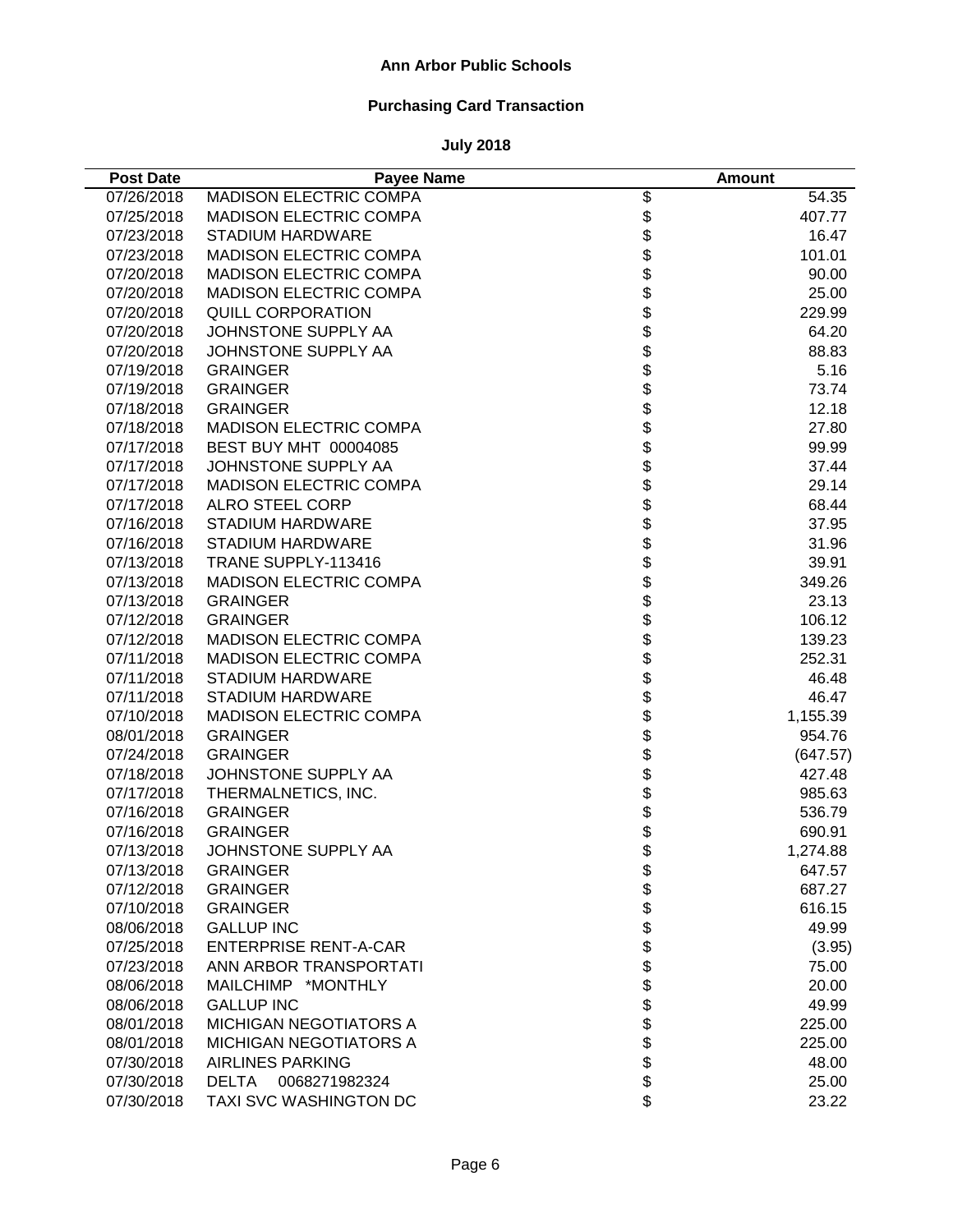# **Purchasing Card Transaction**

| 07/26/2018<br>CHICK FIL A - 107<br>9.05<br>17.84<br>07/26/2018<br>SQUARE<br>*SQ *STAE<br><b>DELTA</b><br>25.00<br>07/26/2018<br>0068271341922<br>07/25/2018<br><b>MARRIOTT ANN ARBOR</b><br>(441.43)<br><b>MARRIOTT ANN ARBOR</b><br>07/23/2018<br>100.00<br><b>MARRIOTT ANN ARBOR</b><br>870.24<br>07/23/2018<br>07/19/2018<br><b>MARRIOTT ANN ARBOR</b><br>441.43<br>MCDONALD'S F24103<br>07/16/2018<br>7.77<br>USPS PO 2502800106<br>7.20<br>08/06/2018<br>ARC - MI MADISON HGTS<br>300.99<br>07/24/2018<br>PANERA BREAD #600874<br>07/13/2018<br>60.55<br>PANERA BREAD #600874<br>07/13/2018<br>9.42<br>PANERA BREAD #600874<br>63.30<br>07/11/2018<br>33.87<br>08/02/2018<br><b>INDEED</b><br>LINKEDIN-395*4920924<br>325.37<br>07/19/2018<br><b>INDEED</b><br>25.14<br>07/11/2018<br><b>MSBO</b><br>147.00<br>08/06/2018<br>MICHIGAN ASSOCIATION O<br>140.00<br>08/01/2018<br>07/31/2018<br><b>AASPA</b><br>425.00<br>07/24/2018<br><b>AASPA</b><br>100.00<br>07/17/2018<br>MICHIGAN ASSOCIATION O<br>140.00<br>07/09/2018<br>ADOBE *ACROPRO SUBS<br>15.89<br>07/09/2018<br><b>THOMSON WEST*TCD</b><br>288.86<br>07/18/2018<br>PAYPAL *MI VIRTUAL<br>(38.00)<br>07/16/2018<br>PAYPAL *MI VIRTUAL<br>(250.00)<br>07/13/2018<br>PAYPAL *MI VIRTUAL<br>190.00<br>07/11/2018<br>PAYPAL *MI VIRTUAL<br>250.00<br>07/23/2018<br>UPS*1ZTJ87E70320027613<br>21.86<br>07/23/2018<br>UPS*2906Q1JSGBN<br>5.80<br><b>AMZN MKTP US</b><br>6.99<br>08/01/2018<br><b>AMAZON MKTPLACE PMTS</b><br>07/27/2018<br>57.48<br><b>AMAZON MKTPLACE PMTS</b><br>07/26/2018<br>116.05<br>AMAZON WEB SERVICES<br>08/06/2018<br>0.34<br><b>AMZN MKTP US</b><br>08/06/2018<br>1,585.20<br>432.10<br>07/13/2018<br>OFFICEMAX/OFFICEDEPT#6<br>\$<br>07/13/2018<br>THE RIEGLE PRESS<br>16.65<br><b>8888888888</b><br>ASSOC SUPERV AND CURR<br>39.00<br>07/24/2018<br>MICHIGAN PUPIL ACCOUNT<br>07/17/2018<br>395.00<br>MICHIGAN PUPIL ACCOUNT<br>85.00<br>07/17/2018<br>07/13/2018<br><b>MIAAA MEMBERSHIP</b><br>161.20<br>57.20<br>07/13/2018<br><b>MIAAA MEMBERSHIP</b><br>58.38<br>07/23/2018<br>THE BOOKSOURCE<br>07/12/2018<br>SCHOLASTIC EDUCATION<br>260.55<br>07/09/2018<br><b>AMAZON MKTPLACE PMTS</b><br>5.04<br><b>AMAZON MKTPLACE PMTS</b><br>28.25<br>07/09/2018<br>07/09/2018<br>AMAZON.COM<br>588.23<br>18.25<br>07/09/2018<br><b>AMAZON MKTPLACE PMTS</b><br>\$<br>THE BOOKSOURCE<br>438.36<br>07/06/2018 | <b>Post Date</b> | <b>Payee Name</b> | <b>Amount</b> |
|--------------------------------------------------------------------------------------------------------------------------------------------------------------------------------------------------------------------------------------------------------------------------------------------------------------------------------------------------------------------------------------------------------------------------------------------------------------------------------------------------------------------------------------------------------------------------------------------------------------------------------------------------------------------------------------------------------------------------------------------------------------------------------------------------------------------------------------------------------------------------------------------------------------------------------------------------------------------------------------------------------------------------------------------------------------------------------------------------------------------------------------------------------------------------------------------------------------------------------------------------------------------------------------------------------------------------------------------------------------------------------------------------------------------------------------------------------------------------------------------------------------------------------------------------------------------------------------------------------------------------------------------------------------------------------------------------------------------------------------------------------------------------------------------------------------------------------------------------------------------------------------------------------------------------------------------------------------------------------------------------------------------------------------------------------------------------------------------------------------------------------------------------------------------------------------------------------------------------------------------------------------------------------------------------------------------------------------------------------------------------------------------------|------------------|-------------------|---------------|
|                                                                                                                                                                                                                                                                                                                                                                                                                                                                                                                                                                                                                                                                                                                                                                                                                                                                                                                                                                                                                                                                                                                                                                                                                                                                                                                                                                                                                                                                                                                                                                                                                                                                                                                                                                                                                                                                                                                                                                                                                                                                                                                                                                                                                                                                                                                                                                                                  |                  |                   |               |
|                                                                                                                                                                                                                                                                                                                                                                                                                                                                                                                                                                                                                                                                                                                                                                                                                                                                                                                                                                                                                                                                                                                                                                                                                                                                                                                                                                                                                                                                                                                                                                                                                                                                                                                                                                                                                                                                                                                                                                                                                                                                                                                                                                                                                                                                                                                                                                                                  |                  |                   |               |
|                                                                                                                                                                                                                                                                                                                                                                                                                                                                                                                                                                                                                                                                                                                                                                                                                                                                                                                                                                                                                                                                                                                                                                                                                                                                                                                                                                                                                                                                                                                                                                                                                                                                                                                                                                                                                                                                                                                                                                                                                                                                                                                                                                                                                                                                                                                                                                                                  |                  |                   |               |
|                                                                                                                                                                                                                                                                                                                                                                                                                                                                                                                                                                                                                                                                                                                                                                                                                                                                                                                                                                                                                                                                                                                                                                                                                                                                                                                                                                                                                                                                                                                                                                                                                                                                                                                                                                                                                                                                                                                                                                                                                                                                                                                                                                                                                                                                                                                                                                                                  |                  |                   |               |
|                                                                                                                                                                                                                                                                                                                                                                                                                                                                                                                                                                                                                                                                                                                                                                                                                                                                                                                                                                                                                                                                                                                                                                                                                                                                                                                                                                                                                                                                                                                                                                                                                                                                                                                                                                                                                                                                                                                                                                                                                                                                                                                                                                                                                                                                                                                                                                                                  |                  |                   |               |
|                                                                                                                                                                                                                                                                                                                                                                                                                                                                                                                                                                                                                                                                                                                                                                                                                                                                                                                                                                                                                                                                                                                                                                                                                                                                                                                                                                                                                                                                                                                                                                                                                                                                                                                                                                                                                                                                                                                                                                                                                                                                                                                                                                                                                                                                                                                                                                                                  |                  |                   |               |
|                                                                                                                                                                                                                                                                                                                                                                                                                                                                                                                                                                                                                                                                                                                                                                                                                                                                                                                                                                                                                                                                                                                                                                                                                                                                                                                                                                                                                                                                                                                                                                                                                                                                                                                                                                                                                                                                                                                                                                                                                                                                                                                                                                                                                                                                                                                                                                                                  |                  |                   |               |
|                                                                                                                                                                                                                                                                                                                                                                                                                                                                                                                                                                                                                                                                                                                                                                                                                                                                                                                                                                                                                                                                                                                                                                                                                                                                                                                                                                                                                                                                                                                                                                                                                                                                                                                                                                                                                                                                                                                                                                                                                                                                                                                                                                                                                                                                                                                                                                                                  |                  |                   |               |
|                                                                                                                                                                                                                                                                                                                                                                                                                                                                                                                                                                                                                                                                                                                                                                                                                                                                                                                                                                                                                                                                                                                                                                                                                                                                                                                                                                                                                                                                                                                                                                                                                                                                                                                                                                                                                                                                                                                                                                                                                                                                                                                                                                                                                                                                                                                                                                                                  |                  |                   |               |
|                                                                                                                                                                                                                                                                                                                                                                                                                                                                                                                                                                                                                                                                                                                                                                                                                                                                                                                                                                                                                                                                                                                                                                                                                                                                                                                                                                                                                                                                                                                                                                                                                                                                                                                                                                                                                                                                                                                                                                                                                                                                                                                                                                                                                                                                                                                                                                                                  |                  |                   |               |
|                                                                                                                                                                                                                                                                                                                                                                                                                                                                                                                                                                                                                                                                                                                                                                                                                                                                                                                                                                                                                                                                                                                                                                                                                                                                                                                                                                                                                                                                                                                                                                                                                                                                                                                                                                                                                                                                                                                                                                                                                                                                                                                                                                                                                                                                                                                                                                                                  |                  |                   |               |
|                                                                                                                                                                                                                                                                                                                                                                                                                                                                                                                                                                                                                                                                                                                                                                                                                                                                                                                                                                                                                                                                                                                                                                                                                                                                                                                                                                                                                                                                                                                                                                                                                                                                                                                                                                                                                                                                                                                                                                                                                                                                                                                                                                                                                                                                                                                                                                                                  |                  |                   |               |
|                                                                                                                                                                                                                                                                                                                                                                                                                                                                                                                                                                                                                                                                                                                                                                                                                                                                                                                                                                                                                                                                                                                                                                                                                                                                                                                                                                                                                                                                                                                                                                                                                                                                                                                                                                                                                                                                                                                                                                                                                                                                                                                                                                                                                                                                                                                                                                                                  |                  |                   |               |
|                                                                                                                                                                                                                                                                                                                                                                                                                                                                                                                                                                                                                                                                                                                                                                                                                                                                                                                                                                                                                                                                                                                                                                                                                                                                                                                                                                                                                                                                                                                                                                                                                                                                                                                                                                                                                                                                                                                                                                                                                                                                                                                                                                                                                                                                                                                                                                                                  |                  |                   |               |
|                                                                                                                                                                                                                                                                                                                                                                                                                                                                                                                                                                                                                                                                                                                                                                                                                                                                                                                                                                                                                                                                                                                                                                                                                                                                                                                                                                                                                                                                                                                                                                                                                                                                                                                                                                                                                                                                                                                                                                                                                                                                                                                                                                                                                                                                                                                                                                                                  |                  |                   |               |
|                                                                                                                                                                                                                                                                                                                                                                                                                                                                                                                                                                                                                                                                                                                                                                                                                                                                                                                                                                                                                                                                                                                                                                                                                                                                                                                                                                                                                                                                                                                                                                                                                                                                                                                                                                                                                                                                                                                                                                                                                                                                                                                                                                                                                                                                                                                                                                                                  |                  |                   |               |
|                                                                                                                                                                                                                                                                                                                                                                                                                                                                                                                                                                                                                                                                                                                                                                                                                                                                                                                                                                                                                                                                                                                                                                                                                                                                                                                                                                                                                                                                                                                                                                                                                                                                                                                                                                                                                                                                                                                                                                                                                                                                                                                                                                                                                                                                                                                                                                                                  |                  |                   |               |
|                                                                                                                                                                                                                                                                                                                                                                                                                                                                                                                                                                                                                                                                                                                                                                                                                                                                                                                                                                                                                                                                                                                                                                                                                                                                                                                                                                                                                                                                                                                                                                                                                                                                                                                                                                                                                                                                                                                                                                                                                                                                                                                                                                                                                                                                                                                                                                                                  |                  |                   |               |
|                                                                                                                                                                                                                                                                                                                                                                                                                                                                                                                                                                                                                                                                                                                                                                                                                                                                                                                                                                                                                                                                                                                                                                                                                                                                                                                                                                                                                                                                                                                                                                                                                                                                                                                                                                                                                                                                                                                                                                                                                                                                                                                                                                                                                                                                                                                                                                                                  |                  |                   |               |
|                                                                                                                                                                                                                                                                                                                                                                                                                                                                                                                                                                                                                                                                                                                                                                                                                                                                                                                                                                                                                                                                                                                                                                                                                                                                                                                                                                                                                                                                                                                                                                                                                                                                                                                                                                                                                                                                                                                                                                                                                                                                                                                                                                                                                                                                                                                                                                                                  |                  |                   |               |
|                                                                                                                                                                                                                                                                                                                                                                                                                                                                                                                                                                                                                                                                                                                                                                                                                                                                                                                                                                                                                                                                                                                                                                                                                                                                                                                                                                                                                                                                                                                                                                                                                                                                                                                                                                                                                                                                                                                                                                                                                                                                                                                                                                                                                                                                                                                                                                                                  |                  |                   |               |
|                                                                                                                                                                                                                                                                                                                                                                                                                                                                                                                                                                                                                                                                                                                                                                                                                                                                                                                                                                                                                                                                                                                                                                                                                                                                                                                                                                                                                                                                                                                                                                                                                                                                                                                                                                                                                                                                                                                                                                                                                                                                                                                                                                                                                                                                                                                                                                                                  |                  |                   |               |
|                                                                                                                                                                                                                                                                                                                                                                                                                                                                                                                                                                                                                                                                                                                                                                                                                                                                                                                                                                                                                                                                                                                                                                                                                                                                                                                                                                                                                                                                                                                                                                                                                                                                                                                                                                                                                                                                                                                                                                                                                                                                                                                                                                                                                                                                                                                                                                                                  |                  |                   |               |
|                                                                                                                                                                                                                                                                                                                                                                                                                                                                                                                                                                                                                                                                                                                                                                                                                                                                                                                                                                                                                                                                                                                                                                                                                                                                                                                                                                                                                                                                                                                                                                                                                                                                                                                                                                                                                                                                                                                                                                                                                                                                                                                                                                                                                                                                                                                                                                                                  |                  |                   |               |
|                                                                                                                                                                                                                                                                                                                                                                                                                                                                                                                                                                                                                                                                                                                                                                                                                                                                                                                                                                                                                                                                                                                                                                                                                                                                                                                                                                                                                                                                                                                                                                                                                                                                                                                                                                                                                                                                                                                                                                                                                                                                                                                                                                                                                                                                                                                                                                                                  |                  |                   |               |
|                                                                                                                                                                                                                                                                                                                                                                                                                                                                                                                                                                                                                                                                                                                                                                                                                                                                                                                                                                                                                                                                                                                                                                                                                                                                                                                                                                                                                                                                                                                                                                                                                                                                                                                                                                                                                                                                                                                                                                                                                                                                                                                                                                                                                                                                                                                                                                                                  |                  |                   |               |
|                                                                                                                                                                                                                                                                                                                                                                                                                                                                                                                                                                                                                                                                                                                                                                                                                                                                                                                                                                                                                                                                                                                                                                                                                                                                                                                                                                                                                                                                                                                                                                                                                                                                                                                                                                                                                                                                                                                                                                                                                                                                                                                                                                                                                                                                                                                                                                                                  |                  |                   |               |
|                                                                                                                                                                                                                                                                                                                                                                                                                                                                                                                                                                                                                                                                                                                                                                                                                                                                                                                                                                                                                                                                                                                                                                                                                                                                                                                                                                                                                                                                                                                                                                                                                                                                                                                                                                                                                                                                                                                                                                                                                                                                                                                                                                                                                                                                                                                                                                                                  |                  |                   |               |
|                                                                                                                                                                                                                                                                                                                                                                                                                                                                                                                                                                                                                                                                                                                                                                                                                                                                                                                                                                                                                                                                                                                                                                                                                                                                                                                                                                                                                                                                                                                                                                                                                                                                                                                                                                                                                                                                                                                                                                                                                                                                                                                                                                                                                                                                                                                                                                                                  |                  |                   |               |
|                                                                                                                                                                                                                                                                                                                                                                                                                                                                                                                                                                                                                                                                                                                                                                                                                                                                                                                                                                                                                                                                                                                                                                                                                                                                                                                                                                                                                                                                                                                                                                                                                                                                                                                                                                                                                                                                                                                                                                                                                                                                                                                                                                                                                                                                                                                                                                                                  |                  |                   |               |
|                                                                                                                                                                                                                                                                                                                                                                                                                                                                                                                                                                                                                                                                                                                                                                                                                                                                                                                                                                                                                                                                                                                                                                                                                                                                                                                                                                                                                                                                                                                                                                                                                                                                                                                                                                                                                                                                                                                                                                                                                                                                                                                                                                                                                                                                                                                                                                                                  |                  |                   |               |
|                                                                                                                                                                                                                                                                                                                                                                                                                                                                                                                                                                                                                                                                                                                                                                                                                                                                                                                                                                                                                                                                                                                                                                                                                                                                                                                                                                                                                                                                                                                                                                                                                                                                                                                                                                                                                                                                                                                                                                                                                                                                                                                                                                                                                                                                                                                                                                                                  |                  |                   |               |
|                                                                                                                                                                                                                                                                                                                                                                                                                                                                                                                                                                                                                                                                                                                                                                                                                                                                                                                                                                                                                                                                                                                                                                                                                                                                                                                                                                                                                                                                                                                                                                                                                                                                                                                                                                                                                                                                                                                                                                                                                                                                                                                                                                                                                                                                                                                                                                                                  |                  |                   |               |
|                                                                                                                                                                                                                                                                                                                                                                                                                                                                                                                                                                                                                                                                                                                                                                                                                                                                                                                                                                                                                                                                                                                                                                                                                                                                                                                                                                                                                                                                                                                                                                                                                                                                                                                                                                                                                                                                                                                                                                                                                                                                                                                                                                                                                                                                                                                                                                                                  |                  |                   |               |
|                                                                                                                                                                                                                                                                                                                                                                                                                                                                                                                                                                                                                                                                                                                                                                                                                                                                                                                                                                                                                                                                                                                                                                                                                                                                                                                                                                                                                                                                                                                                                                                                                                                                                                                                                                                                                                                                                                                                                                                                                                                                                                                                                                                                                                                                                                                                                                                                  |                  |                   |               |
|                                                                                                                                                                                                                                                                                                                                                                                                                                                                                                                                                                                                                                                                                                                                                                                                                                                                                                                                                                                                                                                                                                                                                                                                                                                                                                                                                                                                                                                                                                                                                                                                                                                                                                                                                                                                                                                                                                                                                                                                                                                                                                                                                                                                                                                                                                                                                                                                  |                  |                   |               |
|                                                                                                                                                                                                                                                                                                                                                                                                                                                                                                                                                                                                                                                                                                                                                                                                                                                                                                                                                                                                                                                                                                                                                                                                                                                                                                                                                                                                                                                                                                                                                                                                                                                                                                                                                                                                                                                                                                                                                                                                                                                                                                                                                                                                                                                                                                                                                                                                  |                  |                   |               |
|                                                                                                                                                                                                                                                                                                                                                                                                                                                                                                                                                                                                                                                                                                                                                                                                                                                                                                                                                                                                                                                                                                                                                                                                                                                                                                                                                                                                                                                                                                                                                                                                                                                                                                                                                                                                                                                                                                                                                                                                                                                                                                                                                                                                                                                                                                                                                                                                  |                  |                   |               |
|                                                                                                                                                                                                                                                                                                                                                                                                                                                                                                                                                                                                                                                                                                                                                                                                                                                                                                                                                                                                                                                                                                                                                                                                                                                                                                                                                                                                                                                                                                                                                                                                                                                                                                                                                                                                                                                                                                                                                                                                                                                                                                                                                                                                                                                                                                                                                                                                  |                  |                   |               |
|                                                                                                                                                                                                                                                                                                                                                                                                                                                                                                                                                                                                                                                                                                                                                                                                                                                                                                                                                                                                                                                                                                                                                                                                                                                                                                                                                                                                                                                                                                                                                                                                                                                                                                                                                                                                                                                                                                                                                                                                                                                                                                                                                                                                                                                                                                                                                                                                  |                  |                   |               |
|                                                                                                                                                                                                                                                                                                                                                                                                                                                                                                                                                                                                                                                                                                                                                                                                                                                                                                                                                                                                                                                                                                                                                                                                                                                                                                                                                                                                                                                                                                                                                                                                                                                                                                                                                                                                                                                                                                                                                                                                                                                                                                                                                                                                                                                                                                                                                                                                  |                  |                   |               |
|                                                                                                                                                                                                                                                                                                                                                                                                                                                                                                                                                                                                                                                                                                                                                                                                                                                                                                                                                                                                                                                                                                                                                                                                                                                                                                                                                                                                                                                                                                                                                                                                                                                                                                                                                                                                                                                                                                                                                                                                                                                                                                                                                                                                                                                                                                                                                                                                  |                  |                   |               |
|                                                                                                                                                                                                                                                                                                                                                                                                                                                                                                                                                                                                                                                                                                                                                                                                                                                                                                                                                                                                                                                                                                                                                                                                                                                                                                                                                                                                                                                                                                                                                                                                                                                                                                                                                                                                                                                                                                                                                                                                                                                                                                                                                                                                                                                                                                                                                                                                  |                  |                   |               |
|                                                                                                                                                                                                                                                                                                                                                                                                                                                                                                                                                                                                                                                                                                                                                                                                                                                                                                                                                                                                                                                                                                                                                                                                                                                                                                                                                                                                                                                                                                                                                                                                                                                                                                                                                                                                                                                                                                                                                                                                                                                                                                                                                                                                                                                                                                                                                                                                  |                  |                   |               |
|                                                                                                                                                                                                                                                                                                                                                                                                                                                                                                                                                                                                                                                                                                                                                                                                                                                                                                                                                                                                                                                                                                                                                                                                                                                                                                                                                                                                                                                                                                                                                                                                                                                                                                                                                                                                                                                                                                                                                                                                                                                                                                                                                                                                                                                                                                                                                                                                  |                  |                   |               |
|                                                                                                                                                                                                                                                                                                                                                                                                                                                                                                                                                                                                                                                                                                                                                                                                                                                                                                                                                                                                                                                                                                                                                                                                                                                                                                                                                                                                                                                                                                                                                                                                                                                                                                                                                                                                                                                                                                                                                                                                                                                                                                                                                                                                                                                                                                                                                                                                  |                  |                   |               |
|                                                                                                                                                                                                                                                                                                                                                                                                                                                                                                                                                                                                                                                                                                                                                                                                                                                                                                                                                                                                                                                                                                                                                                                                                                                                                                                                                                                                                                                                                                                                                                                                                                                                                                                                                                                                                                                                                                                                                                                                                                                                                                                                                                                                                                                                                                                                                                                                  |                  |                   |               |
|                                                                                                                                                                                                                                                                                                                                                                                                                                                                                                                                                                                                                                                                                                                                                                                                                                                                                                                                                                                                                                                                                                                                                                                                                                                                                                                                                                                                                                                                                                                                                                                                                                                                                                                                                                                                                                                                                                                                                                                                                                                                                                                                                                                                                                                                                                                                                                                                  |                  |                   |               |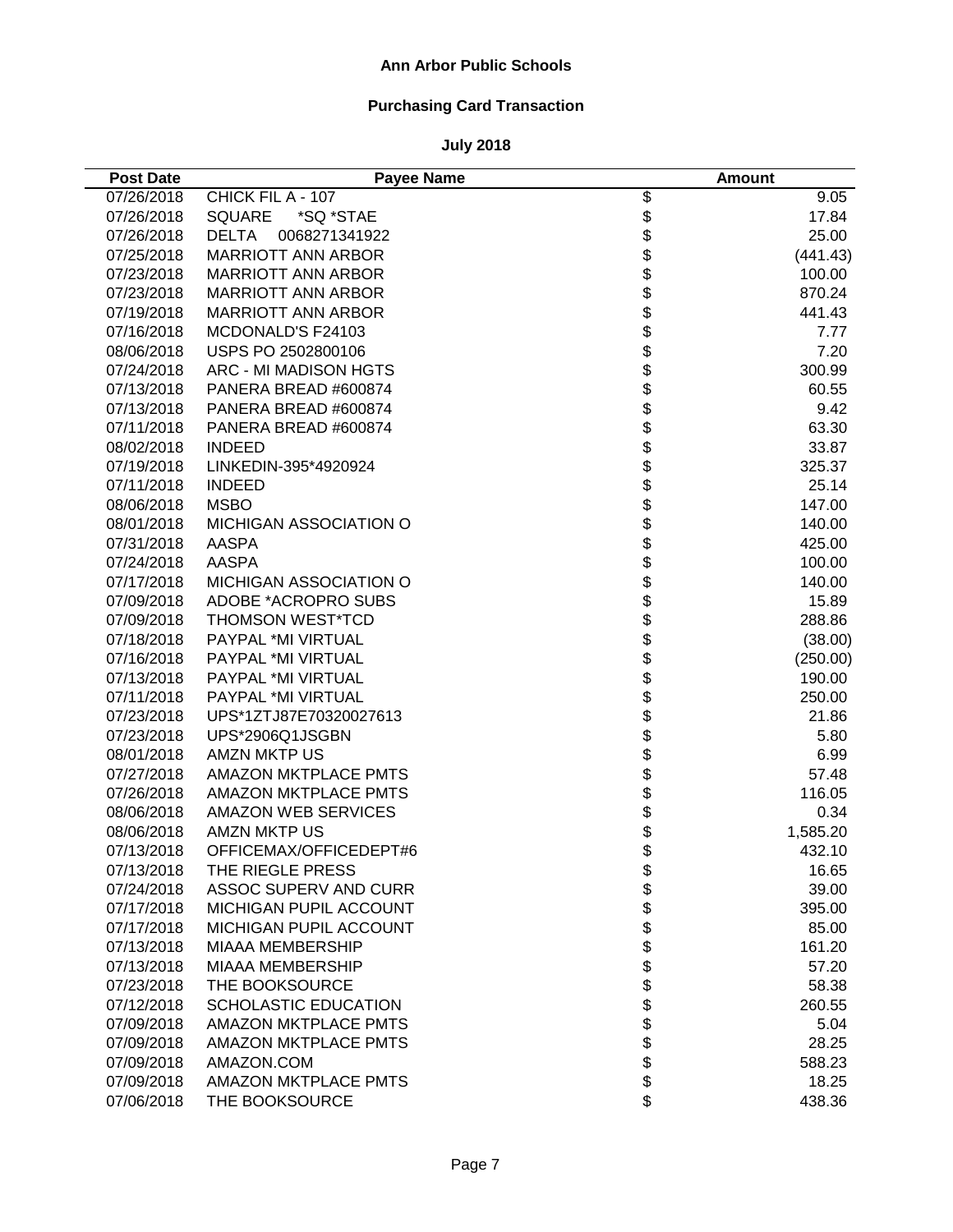# **Purchasing Card Transaction**

| <b>Post Date</b> | <b>Payee Name</b>                 |                   | <b>Amount</b> |
|------------------|-----------------------------------|-------------------|---------------|
| 07/06/2018       | THE BOOKSOURCE                    |                   | 133.00        |
| 07/30/2018       | VISTAPR*VISTAPRINT.COM            |                   | 65.40         |
| 07/23/2018       | STAPLS7201222003000001            |                   | 62.20         |
| 07/16/2018       | AMAZON.COM                        |                   | 277.66        |
| 08/06/2018       | CANVA FOR WORK YEARLY             |                   | 119.40        |
| 07/23/2018       | MAILCHIMP *MONTHLY                |                   | 150.00        |
| 07/12/2018       | WIX.COM*270799623                 |                   | 59.88         |
| 07/16/2018       | FASTSIGNS 380201                  |                   | 200.00        |
| 08/03/2018       | WWW.FOTOR.COM                     |                   | 27.99         |
| 08/01/2018       | FACEBK *DNC5VGSPQ2                |                   | 12.67         |
| 07/11/2018       | LINKEDIN-393*9243454              |                   | 184.27        |
| 07/24/2018       | ROLLING HILLS                     |                   | 125.00        |
| 07/24/2018       | PP*THE FLYING LOCKSMIT            |                   | 241.60        |
| 07/16/2018       | PANERA BREAD #600874              |                   | 144.46        |
| 07/23/2018       | PANERA BREAD #600874              |                   | 60.00         |
| 07/23/2018       | PANERA BREAD #600874              |                   | 3.12          |
| 08/02/2018       | KROGER #688                       |                   | 19.17         |
| 08/01/2018       | KROGER #688                       |                   | 44.24         |
| 07/16/2018       | KROGER #688                       |                   | 19.17         |
| 08/01/2018       | <b>KENSINGTON VALLEY SPOR</b>     |                   | 15.00         |
| 07/13/2018       | <b>WASHTENAW DAIRY</b>            |                   | 70.00         |
| 08/06/2018       | DUNHAMS 026                       |                   | 29.85         |
| 07/13/2018       | <b>WASHTENAW DAIRY</b>            |                   | 80.00         |
| 07/12/2018       | <b>CROWN AWARDS INC</b>           |                   | 89.97         |
| 08/06/2018       | KROGER #689                       |                   | 69.83         |
| 08/06/2018       | THE HOME DEPOT #2721              |                   | 5.04          |
| 07/30/2018       | <b>TARGET</b><br>00006346         |                   | 85.52         |
| 07/30/2018       | JOANN STORES #176                 |                   | 13.96         |
| 07/30/2018       | KROGER #486                       |                   | 43.07         |
| 07/30/2018       | THE HOME DEPOT #2702              |                   | 21.00         |
| 07/24/2018       | MEIJER INC #72<br>Q <sub>01</sub> |                   | 87.16         |
| 07/20/2018       | <b>SUBWAY</b><br>03482411         |                   | 10.00         |
| 07/20/2018       | <b>SUBWAY</b><br>03482411         |                   | 10.00         |
| 07/20/2018       | <b>SUBWAY</b><br>03482411         |                   | 10.00         |
| 07/20/2018       | <b>SUBWAY</b><br>03482411         |                   | 10.00         |
| 07/20/2018       | <b>SUBWAY</b><br>03482411         | \$                | 10.00         |
| 07/19/2018       | KROGER #688                       |                   | 67.88         |
| 07/18/2018       | OTC BRANDS, INC.                  |                   | 39.95         |
| 07/16/2018       | MEIJER INC #64<br>Q01             |                   | 109.10        |
| 07/13/2018       | DSS*ACHIEVMNTPRODUCTS             |                   | (17.52)       |
| 07/13/2018       | JOANN STORES #176                 |                   | 59.89         |
| 07/13/2018       | ACE BARNES HARDWARE               | <b>8888888888</b> | 58.76         |
| 07/09/2018       | TARGET<br>00006346                |                   | (39.99)       |
| 07/26/2018       | <b>AMAZON MKTPLACE PMTS</b>       |                   | (15.60)       |
| 07/19/2018       | <b>STADIUM HARDWARE</b>           |                   | (115.84)      |
| 07/16/2018       | <b>STADIUM HARDWARE</b>           |                   | 103.84        |
| 07/13/2018       | <b>STADIUM HARDWARE</b>           |                   | 65.81         |
| 07/13/2018       | <b>DOLLAR TREE</b>                | \$                | 12.00         |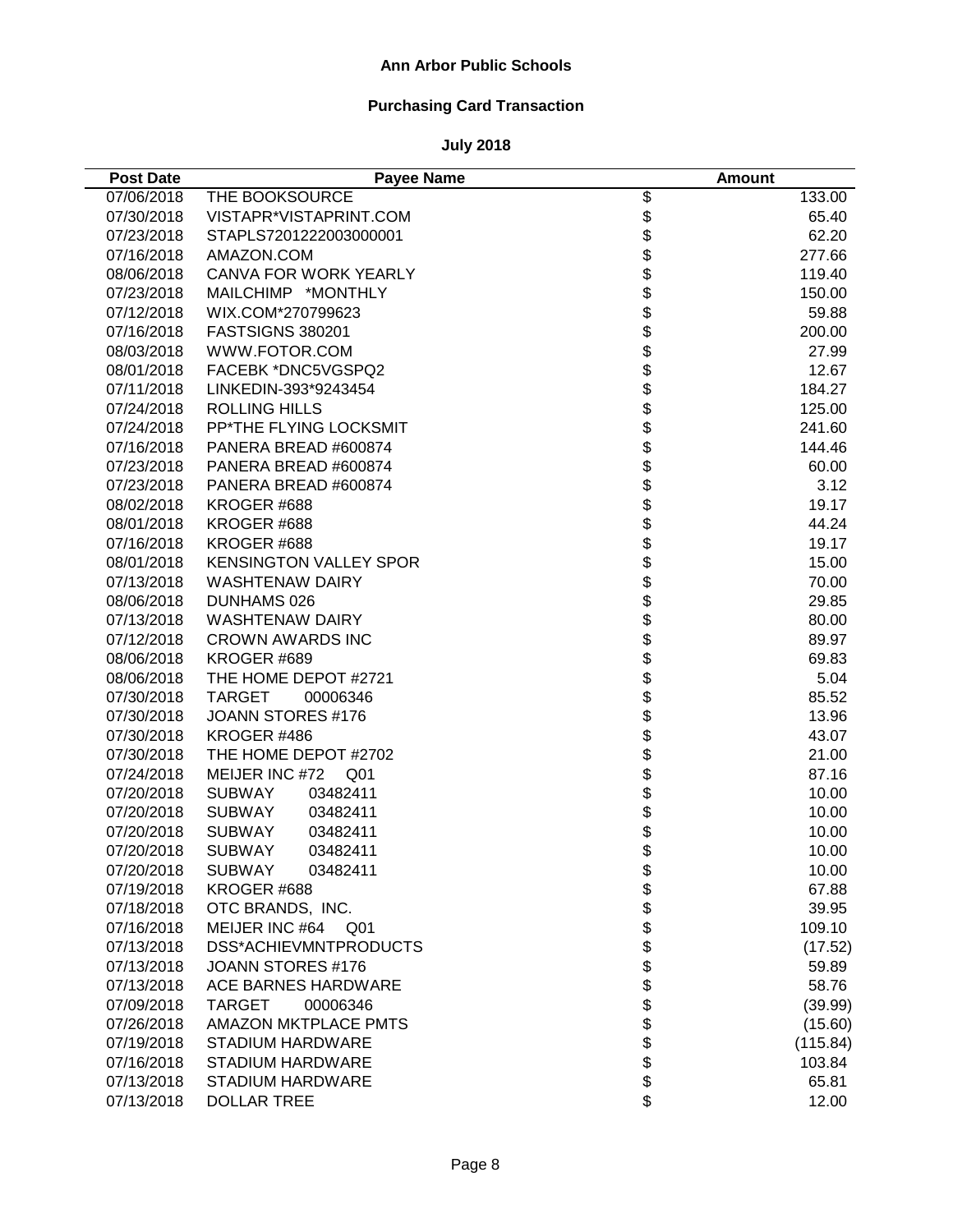# **Purchasing Card Transaction**

| <b>Post Date</b> | <b>Payee Name</b>                  |                            | <b>Amount</b> |
|------------------|------------------------------------|----------------------------|---------------|
| 07/12/2018       | STADIUM HARDWARE                   |                            | 7.99          |
| 07/09/2018       | AMAZON.COM                         |                            | 36.00         |
| 07/09/2018       | AMAZON.COM                         |                            | 2.16          |
| 07/13/2018       | MICHAELS STORES 2108               |                            | 3.49          |
| 07/13/2018       | OFFICEMAX/DEPOT 6048               |                            | 24.00         |
| 07/27/2018       | <b>CRAIGSLIST.ORG</b>              |                            | 20.00         |
| 07/25/2018       | MEIJER INC #64<br>Q <sub>01</sub>  |                            | 24.34         |
| 07/09/2018       | MEIJER INC #64<br>Q <sub>01</sub>  |                            | 63.05         |
| 07/09/2018       | MEIJER INC #64<br>Q <sub>01</sub>  |                            | 10.36         |
| 07/09/2018       | <b>AUDIBLE</b>                     |                            | (14.95)       |
| 07/26/2018       | <b>DOLLAR BILL COPYING</b>         |                            | 874.97        |
| 08/03/2018       | <b>TARGET</b><br>00006346          |                            | (13.99)       |
| 07/30/2018       | TARGET<br>00006346                 |                            | 272.25        |
| 07/30/2018       | LOWES #01750*                      |                            | 203.98        |
| 08/06/2018       | PANERA BREAD #600874               |                            | 56.99         |
| 07/31/2018       | PANERA BREAD #600874               |                            | 70.57         |
| 07/13/2018       | JIMMY JOHNS # 90030 -              |                            | 36.52         |
| 08/06/2018       | GFS STORE #0868                    |                            | 151.98        |
| 07/18/2018       | <b>HUNGRY HOWIES 577</b>           |                            | 68.66         |
| 07/18/2018       | KROGER #365                        |                            | 11.48         |
| 08/01/2018       | ARBOR SPRINGS WATER CO             |                            | 19.50         |
| 07/10/2018       | ARBOR SPRINGS WATER CO             |                            | 78.00         |
| 08/03/2018       | <b>COUNTRY MARKET #15</b>          |                            | 16.82         |
| 08/01/2018       | MEIJER INC #173 Q01                |                            | 51.66         |
| 07/10/2018       | COTTAGE INN PIZZA - AN             |                            | 45.97         |
| 07/09/2018       | MEIJER INC #173<br>Q <sub>01</sub> |                            | 31.88         |
| 08/01/2018       | AMAZON.COM                         |                            | 112.23        |
| 07/23/2018       | <b>AMAZON MKTPLACE PMTS</b>        |                            | 501.57        |
| 07/20/2018       | <b>AMAZON MKTPLACE PMTS</b>        |                            | 30.52         |
| 07/17/2018       | <b>AMAZON MKTPLACE PMTS</b>        |                            | 20.97         |
| 08/02/2018       | WWW.TICKETPRINTING.COM             |                            | 177.61        |
| 07/18/2018       |                                    |                            | (284.49)      |
| 07/23/2018       | AMAZON MKTPLACE PMTS               |                            | 19.95         |
| 07/10/2018       | <b>BREAKOUT</b>                    |                            | 377.30        |
| 07/13/2018       | <b>BSN SPORTS LLC</b>              |                            | 111.00        |
| 07/31/2018       | COTTAGE INN PIZZA - AN             | \$                         | 44.67         |
| 07/30/2018       | ANDERSON PAINT COMPANY             |                            | 94.35         |
| 08/01/2018       | SHOPKEEP.COM INC.                  |                            | 108.00        |
| 07/18/2018       | USPS PO 2562000160                 |                            | 6.70          |
| 07/16/2018       | <b>BAUDVILLE INC.</b>              |                            | 171.30        |
| 07/30/2018       | SAMSCLUB #6667                     |                            | 90.94         |
| 07/30/2018       | JIMMY JOHNS # 90016 M              | \$\$\$\$\$\$\$\$\$\$\$\$\$ | 114.50        |
| 07/18/2018       | INT*IN *ANN ARBOR RUG              |                            | 450.00        |
| 07/23/2018       | AMAZON.COM                         |                            | 239.10        |
| 08/03/2018       | USPS PO 2502800106                 |                            | 50.00         |
| 07/11/2018       | THE UPS STORE 4295                 |                            | 10.01         |
| 07/26/2018       | <b>AMAZON MKTPLACE PMTS</b>        |                            | (65.97)       |
| 07/19/2018       | <b>AMAZON MKTPLACE PMTS</b>        | \$                         | 50.00         |